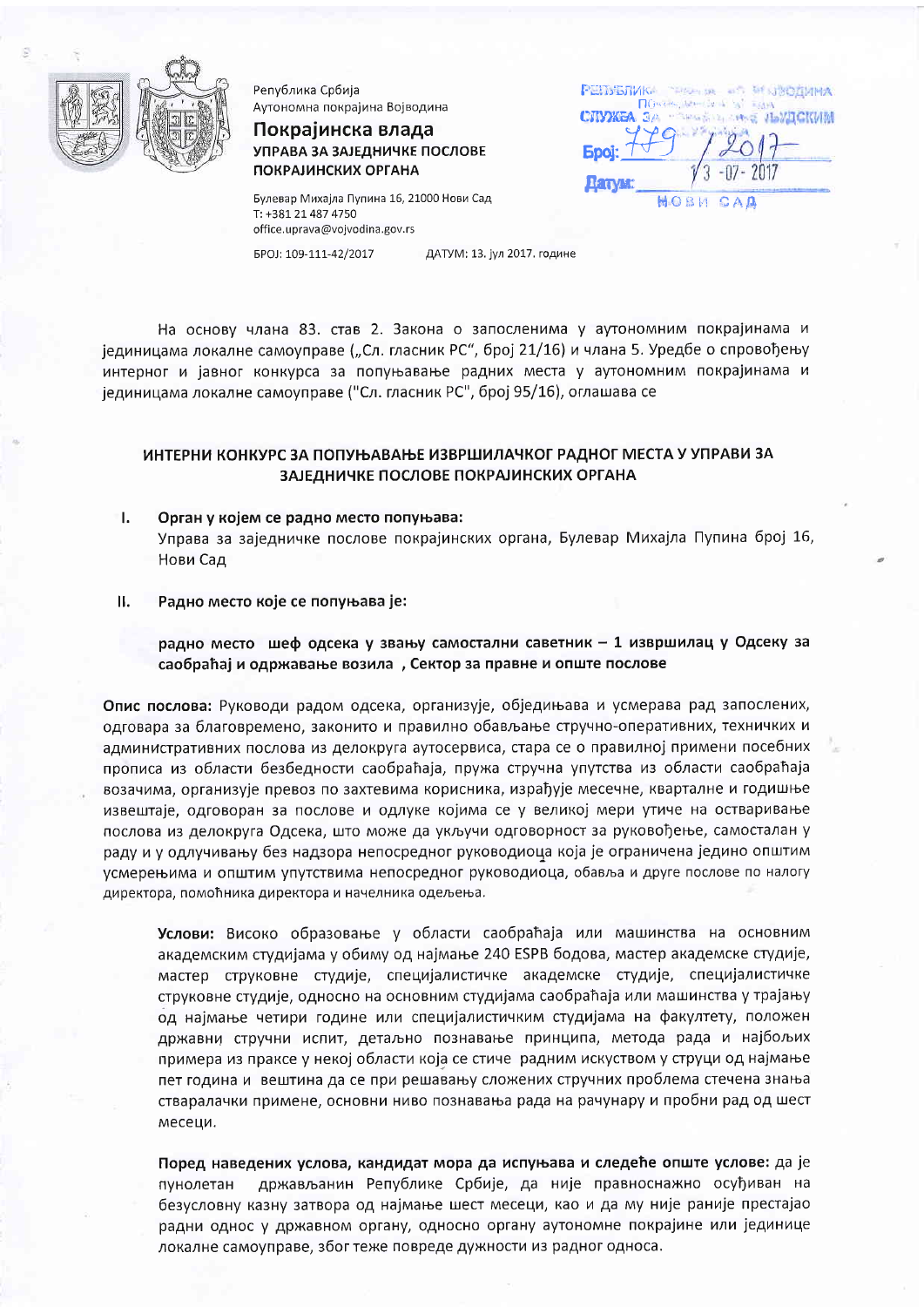# У изборном поступку проверавају се:

- познавање рада на рачунару-практичним радом на рачунару;
- стручна знања из области рада на радном месту-познавање Закона о путевима("Сл.гласник безбедности cao6paħaja на РС", бр.41/2009, 53/2010.101/2011, 32/2013-одлука УС, 55/2014, 96/2015-др. Закон и 9/2019-одлука УС), Одлука о условима и начину коришћења службених возила ("Сл.лист АПВ" број.23/2001, 1/2012-испр.21/2013,4/2015 и 28/2015), Одлука о контроли потрошњи горива службених возила ("Сл.лист АПВ", број 8/2012)
- познавање вештина комуникације усмено, кроз разговор са кандидатом; аналитичко резоновање и логичко закључивање- усмено, кроз разговор са кандидатом;
- организационе способности- усмено, кроз разговор са кандидатом.

#### $III.$ Место рада:

Нови Сад, Булевар Михајла Пупина број 16.

- IV. Рок за подношење пријаве на интерни конкурс је 8 дана од дана када је интерни конкурс оглашен.
- Лице које је задужено за давање обавештења о интерном конкурсу: V. Бојана Мишковић, телефон: 021/487-4843.

#### VI. Адреса на коју се подноси пријава за интерни конкурс:

Управа за заједничке послове покрајинских органа, Булевар Михајла Пупина број 16, Нови Сад - КОНКУРСНА КОМИСИЈА ЗА СПРОВОЂЕЊЕ ИНТЕРНОГ КОНКУРСА - са назнаком да се ради о пријави за интерни конкурс, за радно место шеф одсека у звању самостални саветник.

VII. Датум оглашавања: 14. јул 2017. године.

#### VIII. Докази који се прилажу уз пријаву на интерни конкурс:

- поред пријаве која је својеручно потписана, са наведеном адресом за пријем поште,  $1<sub>1</sub>$ адресом електронске поште и бројем телефона;
- доказ о стручној спреми према условима (оригинал или оверена фотокопија);  $2.$
- доказ о положеном стручном испиту за рад у органу управе (оригинал или оверена 3. фотокопија);
- фотокопија доказа о најмање 5 година радног искуства у струци (потврда, решење и 4. други акти којима се доказује на којим пословима, у ком периоду и са којом стручном спремом је стечено радно искуство);
- оригинал или оверена фотокопија решења о распоређивању, односно решења да је 5. службеник нераспоређен;

## **HANOMEHA:**

Законом о општем управном поступку ("Сл. гласник РС", број 18/16) је, између осталог, прописано да су органи у обавези да по службеној дужности, када је то неопходно за одлучивање, у складу са законским роковима, бесплатно размењују, врше увид, обрађују и прибављају личне податке о чињеницама садржаним у службеним евиденцијама, осим ако странка изричито изјави да ће податке прибавити сама.

Доказ који се прилаже уз пријаву на интерни конкурс, а којем се води службена евиденција је доказ о положеном стручном испиту за рад у органу управе.

Учесник интерног конкурса може да се изјасни о томе да орган по службеној дужности прибави доказ о положеном стручном испиту за рад у органу управе.